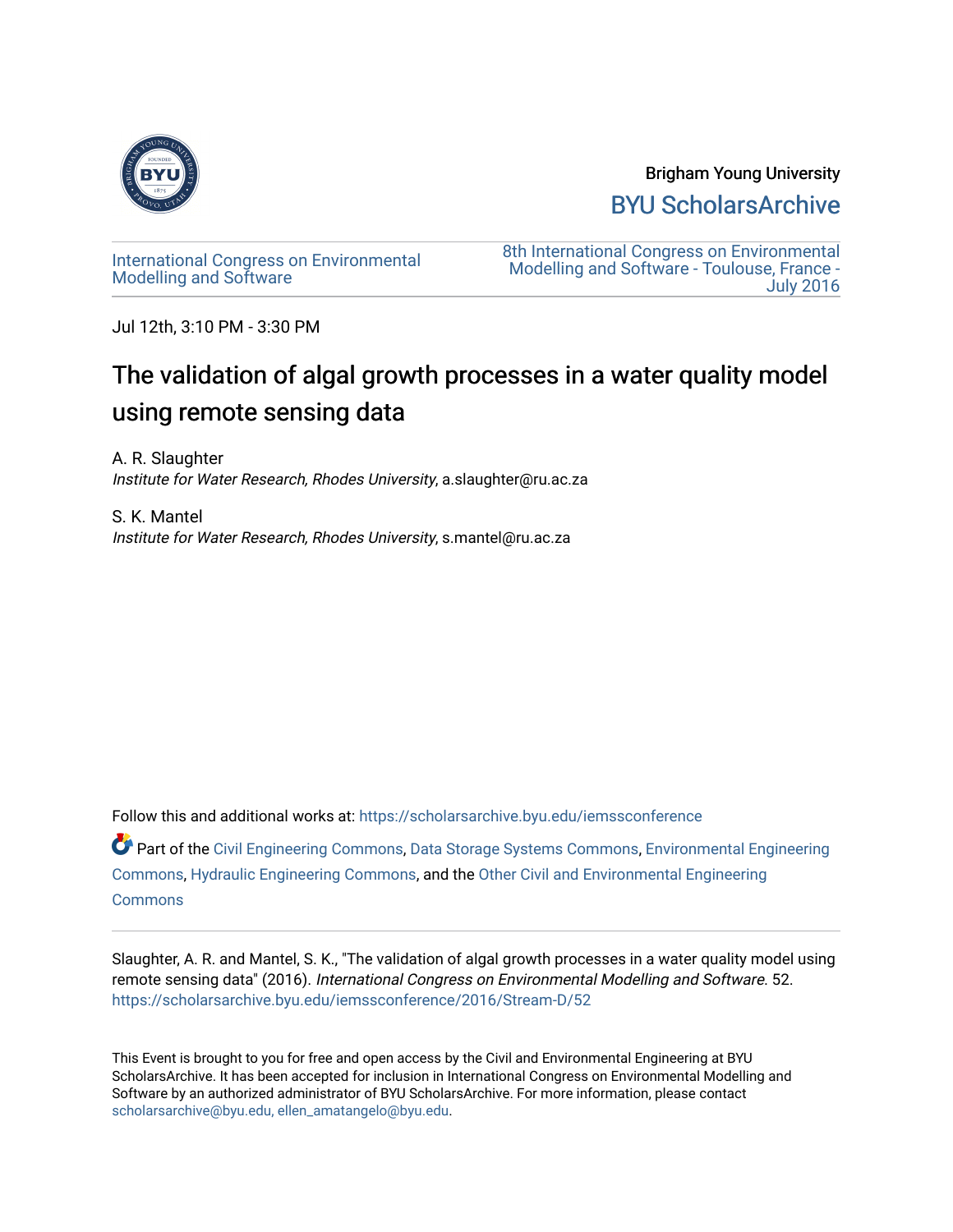## **The validation of algal growth processes in a water quality model using remote sensing data**

## **Slaughter, A.R. and Mantel, S.K.**

*Institute for Water Research, Rhodes University, South Africa* [a.slaughter@ru.ac.za;](mailto:a.slaughter@ru.ac.za) [s.mantel@ru.ac.za](mailto:s.mantel@ru.ac.za)

**Abstract:** The Water Quality Systems Assessment Model (WQSAM) uses the concept of requisite simplicity within the context of modelling water quality of data scarce South African surface waters. Although WQSAM has successfully simulated the frequency distribution of observed historical nutrient data for various catchments in South Africa, the validation of algal and macrophyte growth processes in the model is a challenge because of a lack of observed data. Remote sensing data can provide an estimate of algal growth within reservoirs. Therefore, this study aimed to validate the WQSAM simulations of algal growth using remote sensing estimations of primary production in reservoirs. Algal growth was simulated for the Loskop and Kwena dams in South Africa. For the same dams, chlorophyll *a* (chl *a*) was evaluated using MEdium Resolution Imaging Spectrometer (MERIS) data. For the validation, modelled algal biomass was converted to a maximum/minimum band of chl *a* using observed relationships from the literature. The WQSAM simulations showed a stronger seasonal trend within algal growth than the MERIS data, with summer peaks and winter lows. However, the MERIS chl *a* data in all cases fell within the band of chl *a* produced by WQSAM. This study broadly verified the simulations of algal growth by WQSAM using remote sensing data. Although a rigorous validation between model simulations and remote sensing data was not possible, this was expected due to the approach of requisite simplicity adopted by WQSAM as well as the uncertainties associated within the relationship between algal biomass and chl *a* and within remote sensing data.

*Keywords:* WQSAM; remote sensing; water quality; South Africa; algal growth

## **1 INTRODUCTION**

The Water Quality Systems Assessment Model (WQSAM) was designed specifically for use within water quality management of data scarce South African catchments. In this context, WQSAM adheres to the principle of requisite simplicity (Stirzaker et al., 2010), and therefore aims to simulate only the water quality processes that explain the majority of water quality variation. WQSAM has focussed on nutrients as a water quality concern due to eutrophication. Algal and macrophyte growth is known to assimilate nutrients; therefore, these processes are represented within WQSAM. WQSAM has adopted these processes from established models, such as the CE-QUAL-W2 model (Cole and Wells, 2008); however, these processes have been simplified so as to be able to use the available observed data and to avoid over-parameterisation of the model. For example, whereas more complex models may simulate different taxonomic groups of algae separately, WQSAM models all algae as a single group (Slaughter et al., 2015a).

By simulating processes affecting nutrient concentrations, including chemical speciation, decomposition and algal assimilation (Chapra, 1997; Cole and Wells, 2008), WQSAM has successfully simulated the frequency distribution of observed nutrients (nitrates + nitrites, ammonia/ammonium, phosphates) for various catchments in South Africa (Slaughter et al., 2015a). The simulations of algal and macrophyte uptake of nutrients has a dramatic effect on instream nutrient concentrations in the model; therefore, it is important that these processes represented in WQSAM are validated. It is common within hydrological and water quality modelling that multiple sets of parameters will obtain the same outcome, which is termed equifinality (Bevan, 2006). Therefore, under equifinalty, WQSAM may be simulating the correct frequency distribution of nutrients, but for the incorrect reasons. To reduce the prevalence of equifinality within WQSAM, the processes of algal and macrophyte growth simulated in WQSAM require validation. However, this could prove challenging, as *in situ* data of observed algal or hyacinth biomass are not available in most cases.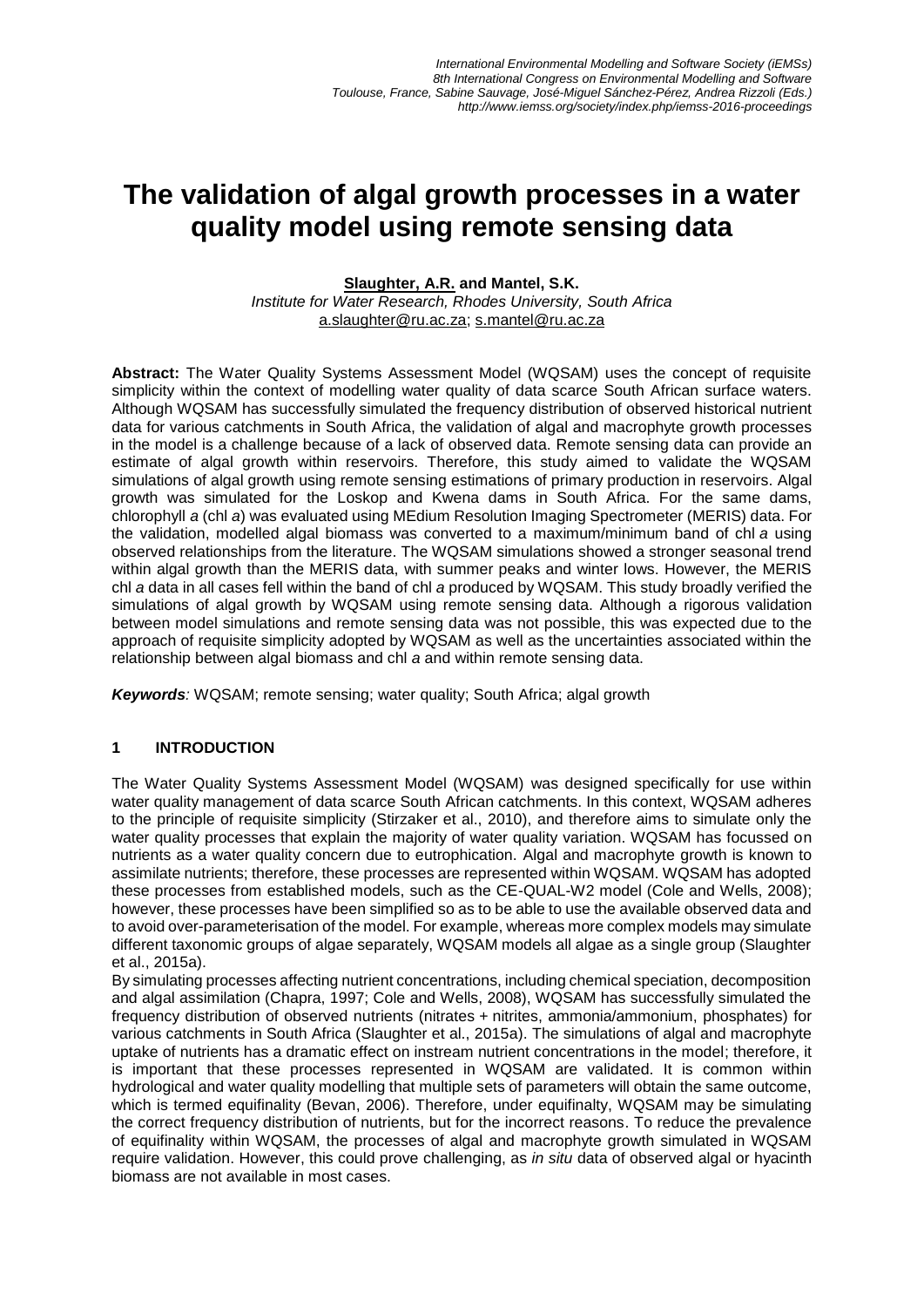The increasing availability of remote sensing data allows the possibility of furthering our understanding of natural variation in environmental variables, drivers of change, and as inputs to models (Politi et al., 2015). Remote sensing data complements *in situ* water quality data, and can provide some data for ungauged catchments. Remote sensing data are however usually at a coarser spatial scale than *in situ* data, and can be compromised by atmospheric conditions such as cloud cover. Water quality variables measured using remote sensing technology include chlorophyll *a* (chl *a*), for example, the Landsat family of satellites and the MODerate-resolution Imaging Spectroradiometer (MODIS). Due to the coarse spatial scale of the freely available remote sensing data, estimates of water quality are usually only available for reservoirs and lakes.

Remote sensing data therefore offers an opportunity to validate the processes of algal growth represented within WQSAM. Therefore, the aim of the current study was to validate algal growth simulated by WQSAM for selected reservoirs using appropriate remote sensing products.

### **2 METHODS AND STUDY SITES**

#### **2.1 Study sites**

Figure 1 shows the study sites for the current study, namely Loskop Dam on the Olifants River and Kwena Dam on the Crocodile River. The Olifants River originates from the east of Johannesburg, with the upper Olifants extending from the catchment divide with the Vaal River to Loskop Dam. The dam has a capacity of 374.31  $\times$  10<sup>6</sup> m<sup>3</sup> and a surface area of 24.28 km<sup>2</sup>. The Olifants River is generally regarded as one of the most modified rivers in South Africa, as it is extensively dammed and highly polluted (Balance et al., 2001; de Villers and Mkwelo, 2009; van Vuuren, 2009). Apart from considerable water extraction, the river suffers pollution originating from coal mining, petrochemical industries, waste water from various large and small urban centres as well as runoff from extensive agriculture (Heath et al., 2010), resulting in acid mine drainage and eutrophication (van Vuuren, 2009). There are high spikes in nutrients, with nitrates + nitrites as high as 3 mg  $\ell$ <sup>-1</sup>, with concentrations > 0.5 mg  $\ell$ <sup>-1</sup> approximately 5% of the time, spikes in ammonium of up to 5.5 mg  $l<sup>1</sup>$ , and spikes in phosphate of up to 0.6 mg  $l<sup>1</sup>$ (Slaughter et al., 2015a). Much of the pollution is manifested within Loskop Dam, with frequent reports of crocodile and fish deaths within the dam (van Vuuren, 2009).

Kwena Dam is located on the upper Crocodile River Catchment, situated in the province of Mpumalanga. The catchment is economically important, contributing to industry, agriculture and tourism (Deksissa et al., 2004). The dam has a capacity of  $158.93 \times 10^6$  m<sup>3</sup> and a surface area of 12.50 km<sup>2</sup>. The catchment is affected by various human activities, including wheat and maize farming, runoff and return flow from urban areas and mining return flow (Deksissa et al., 2004; Roux et al., 1994). Due to the geology of the area, the salinity is relatively low. However, nutrients within Kwena Dam are moderate, with spikes in nitrates + nitrites as high as 1 mg  $\ell$ <sup>1</sup> and > 0.2 mg  $\ell$ <sup>1</sup> approximately 40% of the time, ammonium spikes as high as 0.3 mg  $\ell$ <sup>-1</sup>, and > 0.1 mg  $\ell$ <sup>-1</sup> approximately 5% of the time, and spikes of phosphate as high as 0.45 mg  $l<sup>-1</sup>$ , and > 0.1 mg  $l<sup>-1</sup>$  approximately 2% of the time (see Slaughter et al., 2015a).

#### **2.2 Water quality modelling of the study catchments**

Water quality modelling for the two study reservoirs was performed by modelling the entire upstream catchment for each reservoir, using the Water Quality Systems Assessment Model (WQSAM) (Hughes et al., 2013; Hughes and Slaughter, 2015; Slaughter et al., 2012; Slaughter et al., 2015a, b; Slaughter and Hughes, 2014). The conceptual and technical representation of water quantity and quality processes represented within WQSAM, as well as the modelling of water quality for historical conditions are outlined in detail in Slaughter et al. (2015a). Briefly, WQSAM was designed specifically for water quality management in South Africa, and therefore is designed to be as simple as possible while still representing the processes explaining the majority of water quality variation. WQSAM links with water quantity systems models that are used routinely within management of water quantity in South Africa, such as the Water Resources Modelling Platform (WReMP) (Mallory et al., 2011), as the flow output of these models drive the water quality simulations within WQSAM, and the system representation of the modelled catchment within WQSAM mirrors that of the system model (Figure 2A, Slaughter et al., 2015b).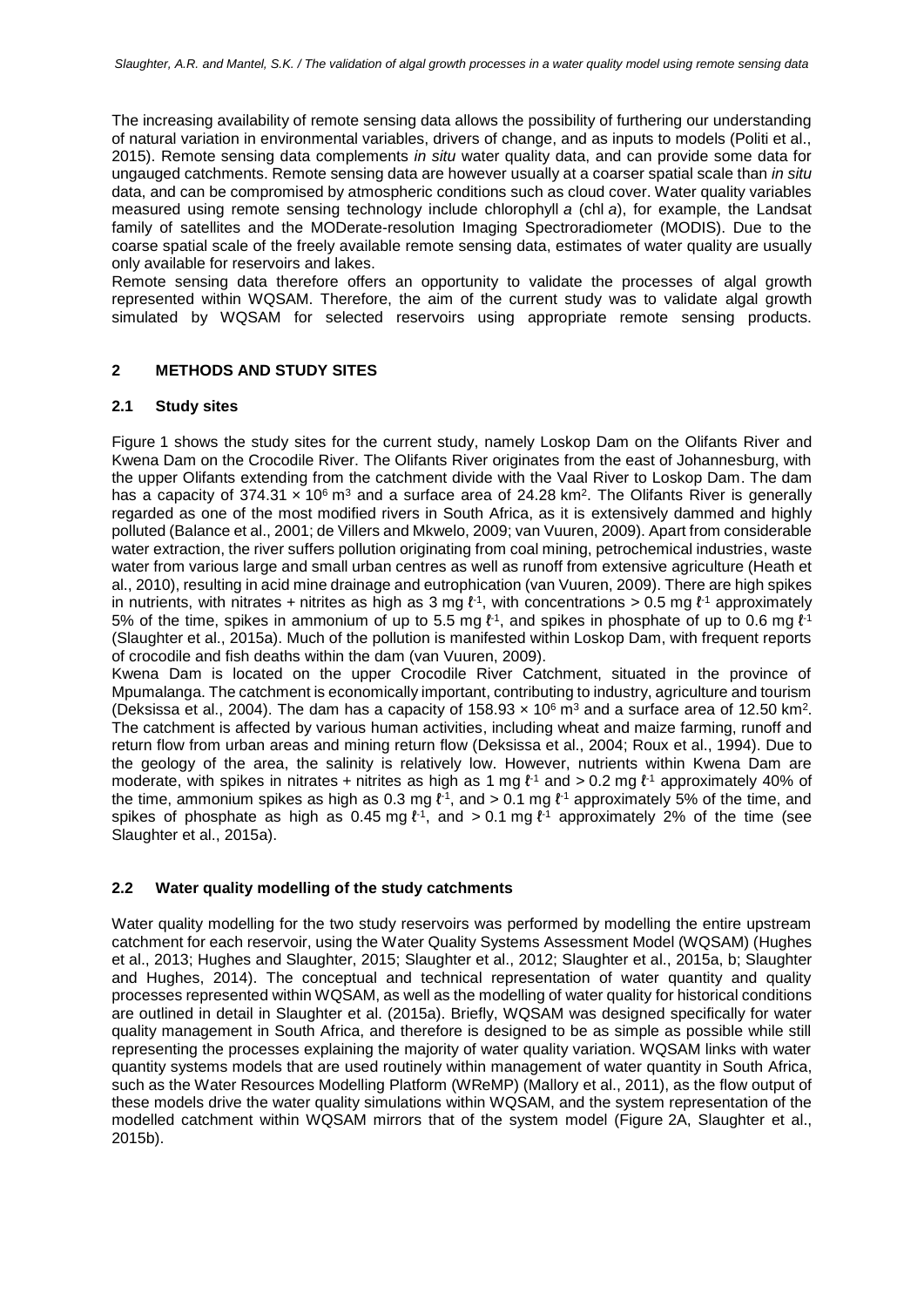

**Figure 1.** Map showing the Crocodile and Olifants river catchments, with the positions of the Kwena and Loskop dams shown.

Since the flows generated by the systems models typically are at a monthly time step, and daily flows are required for the daily time step WQSAM, incremental and cumulative flows from the systems model are disaggregated from monthly to daily flows (Figure 2B and Figure 2D, respectively in Slaughter et al., 2015b). Incremental flow (natural flow runoff from tributaries) is broken down into surface flow, interflow and groundwater flow according to the method by Hughes et al. (2003). The separation into flow fractions is to facilitate the simulation of diffuse source inputs of water quality loads within the model. The actual water quality simulations are facilitated within the last tier of the model (Figure 2E). These are broken down into various modules. Water temperature is simulated in WQSAM as temperature drives many of the processes affecting water quality, such as chemical speciation, algal growth and decomposition (Chapra, 1997), and the simulation within WQSAM is driven by air temperature using a method by Rivers-Moore et al. (2008). The inputs driving nutrient simulations include catchment runoff contributions (through the assigning of water quality concentrations to incremental flow fractions) and point source inputs. Instream processes affecting nutrients were adapted from more complex models, such as CE-QUAL-W2 (Cole and Wells, 2008), and include decomposition, uptake by algal and macrophyte growth and chemical speciation. These instream processes as well as their links are represented within Figure 3.

Water quality for the Olifants and Crocodile river catchments were modelled for historical conditions (1920–2003 and 1954–2003, respectively) down to Loskop Dam and Kwena Dam, respectively. The model simulations of nutrients were calibrated against historical monitoring data collected by the South African Department of Water and Sanitation (DWS). Algal growth within the dams was simulated within WQSAM so as to achieve frequency distributions of nutrient concentrations that were representative of the DWS monitoring data. Unfortunately, the DWS does not routinely measure algal biomass, and therefore there are typically no *in situ* data for algal biomass or growth; hence, the current study was necessary to validate WQSAM estimations of algal growth in the model.

## **2.3 Quantitative analysis of reservoir chl** *a* **using remote sensed imagery from MERIS data**

The open-source visualising and processing package Basic ERS and Envisat (A) ATSR and MERIS Toolbox (BEAM) version 5.0 was used to quantitatively assess chl *a* using the MERIS lakes processor for eutrophic waters (Doerffer and Schiller, 2008).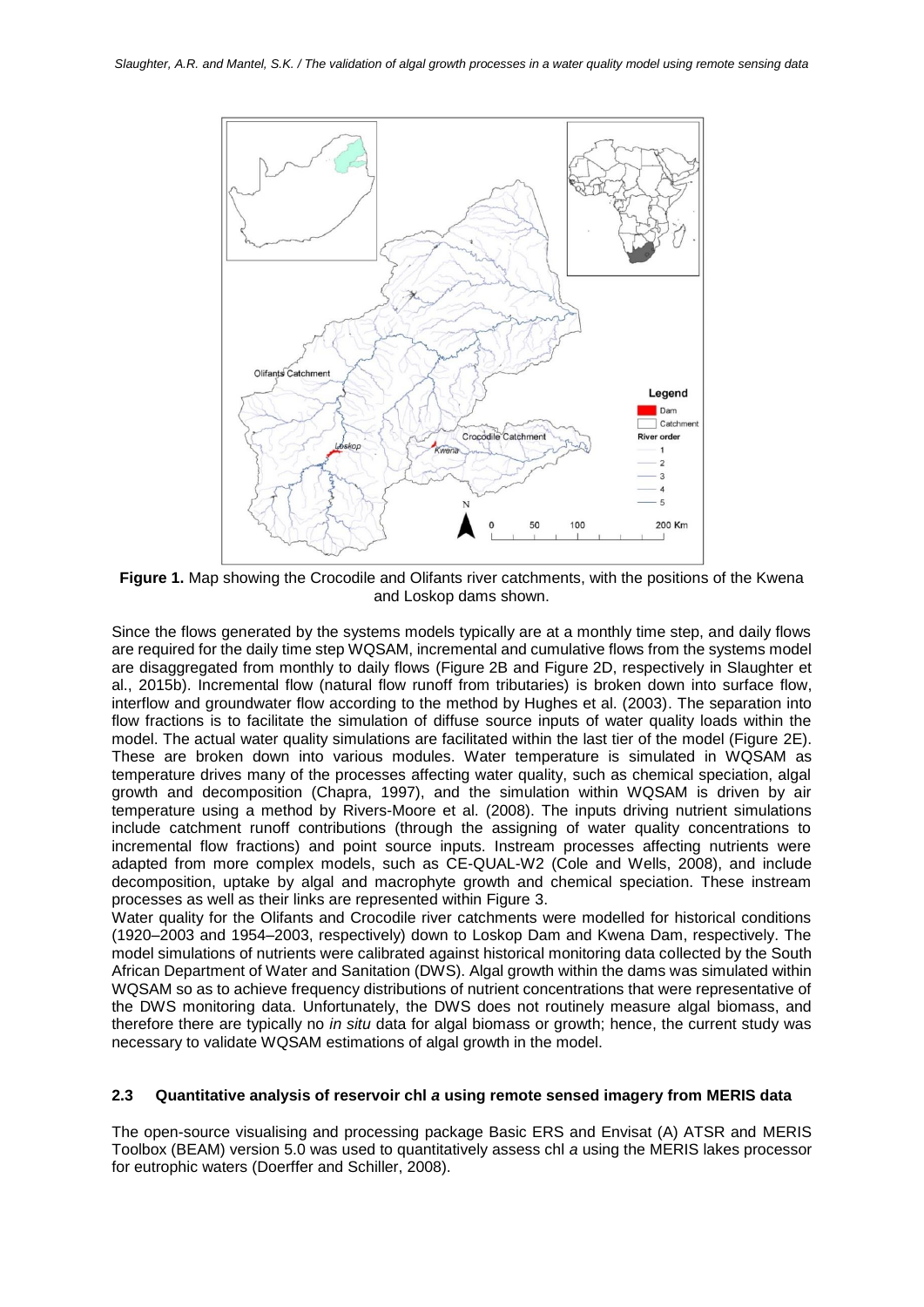

**Figure 2.** Conceptual representation of the model components in the Water Quality Systems Assessment Model (WQSAM).



**Figure 3.** Conceptual modelling framework for simulation of water quality variables for reservoir nodes within WQSAM.

The data used were atmospherically corrected MERIS radiance data for the period 2002–2005. The processor used has been validated for lakes in Europe and Africa, although challenges were experienced in validating the data for the African lakes.

The chl *a* results of the lakes processor were compared to DWS monitoring data of chl *a*. Since the lakes processor provides data over the total reservoir surface whereas the DWS monitoring data are restricted to the gauging location, this comparison has limitations.

#### **2.4 Validation of the WQSAM estimates of algal growth using MERIS measures of chl** *a*

WQSAM produces simulations of algal biomass; therefore, validation of WQSAM simulations using chl *a* data would require some way of converting algal biomass to chl *a*. The relationship between algal biomass and chl *a* has in fact been of interest in past limnology and oceanography studies. These studies have however found that this relationship is not constant or easy to determine, and varies according to the trophic status of the reservoir, the taxonomic composition of algae within the community and the size frequency distribution of algal cells (Felip and Catalan, 2000; Kasprzak et al., 2008). Using past studies, Kasprzak et al. (2008) found that within a wet weight biomass range of 0.1–50 g m-3 , chl *a*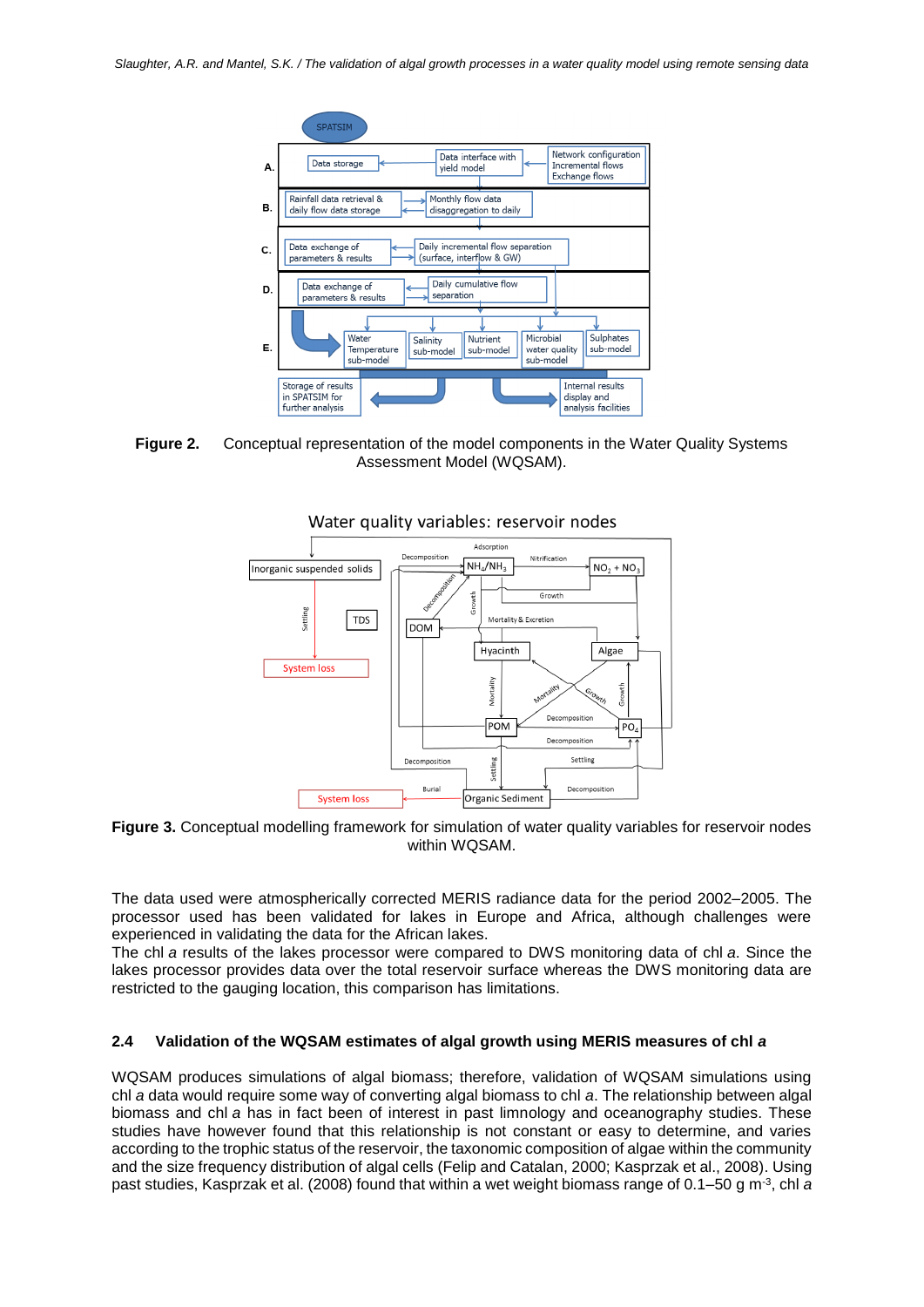content ranges from 0.18% to 2.5%. Therefore, in the current study, this range was used as an uncertainty range, with WQSAM simulations of algal biomass converted to a minimum and maximum chl *a* range of 0.18% and 2.5%, respectively. This minimum-maximum range of ch *a* derived from WQSAM estimates of algal biomass was then compared to MERIS quantifications of chl *a*. The comparison was done as an average monthly (seasonal) comparison, as the WQSAM simulations only go as far as 2003 due to constraints to observed rainfall data, whereas MERIS estimates of chl *a* only begin in May 2002, although data for the scenes relevant for this study are only available from November 2002. Therefore, the comparison was for average long-term seasonal patterns in chl *a*, rather than for specific years that may be influenced by extreme hydrological events.

## **3 RESULTS**

### **3.1 Model simulations of algal growth**

For both the Olifants and the Crocodile river catchments, the subcatchments upstream of the study reservoirs (Loskop and Kwena dams) were progressively calibrated from upstream to downstream, following the process outlined in Slaughter et al. (2015b). For the study reservoirs, processes such as algal growth, respiration, mortality and settling rate, as well as algal minimum, maximum and optimal water temperature were set so as to obtain a time series of algal biomass within each reservoir that resulted in simulated nutrient concentrations (algae assimilate nutrients during growth) with a frequency distribution relatively representative of that of the observed data. Figure 4 shows the monthly average (seasonal) algal biomass as simulated by WQSAM for the Loskop and Kwena dams for the period 1920–2003 and 1954–2003, respectively. It is evident that there is a seasonal signature within the algal biomass within Loskop Dam which is less pronounced for Kwena Dam, with a summer maximum and winter minimum.

## **3.2 MERIS measures of chl** *a*

Figure 5 shows the time series of chl *a* concentration for Loskop and Kwena dams for the period 2002– 2005 derived from the MERIS data using the Lake processor in BEAM. It is immediately evident that chl *a* concentration in Loskop Dam shows higher peaks and more variation than in Kwena Dam.

### **3.3 Validation of WQSAM simulations of algal biomass using MERIS data**

The simulations of algal biomass were converted to the uncertainty band of chl *a* by using the relationships between algal wet biomass and chl *a* determined by Kasprzak et al. (2008), with the lower bounds equating to 0.18% chl *a*: algal biomass and the upper bounds equating to 2.5% chl *a*: algal biomass. Figure 6a represents the results of the analyses for Loskop Dam. The results show that the BEAM measures of chl *a* (average of values estimated for 2002–2005) fall within the uncertainty band of chl *a* produced by WQSAM using the conversion range by Kasprzak et al. (2008), although the simulations of algal growth by WQSAM show a much more pronounced and slightly different seasonal signature as compared to the BEAM measures, as a relatively slight maximum chl a is indicated by the BEAM measures during March/April, whereas the simulations by WQSAM show a much more pronounced summer (December–January) maximum and winter (July–August) minimum.

Figure 6b represents the results of the analyses for Kwena Dam. It is immediately evident that algal growth, as indicated by both the simulations by WQSAM and the BEAM measures, is lower in Kwena Dam than in the Loskop Dam. The BEAM measures of chl *a* fall within the uncertainty band of chl *a* produced by applying the conversion range by Kasprzak et al. (2008) to simulations of algal biomass by WQSAM. Once again, the seasonal signature in algal growth is much more pronounced within the simulations by WQSAM as compared to the BEAM measures, with a distinct winter (June–August) minimum, whereas the measures of chl *a* by BEAM remain relatively consistent throughout the year.

## **4 DISCUSSION**

The range of chl *a* produced by applying the conversion range of Kasprzak et al. (2008) to the simulations of algal biomass by WQSAM generally encompassed the BEAM measures of chl *a*. It is evident that the simulations of algal growth by WQSAM show a much more pronounced and slightly different seasonal signature as compared to the BEAM measures for both reservoirs.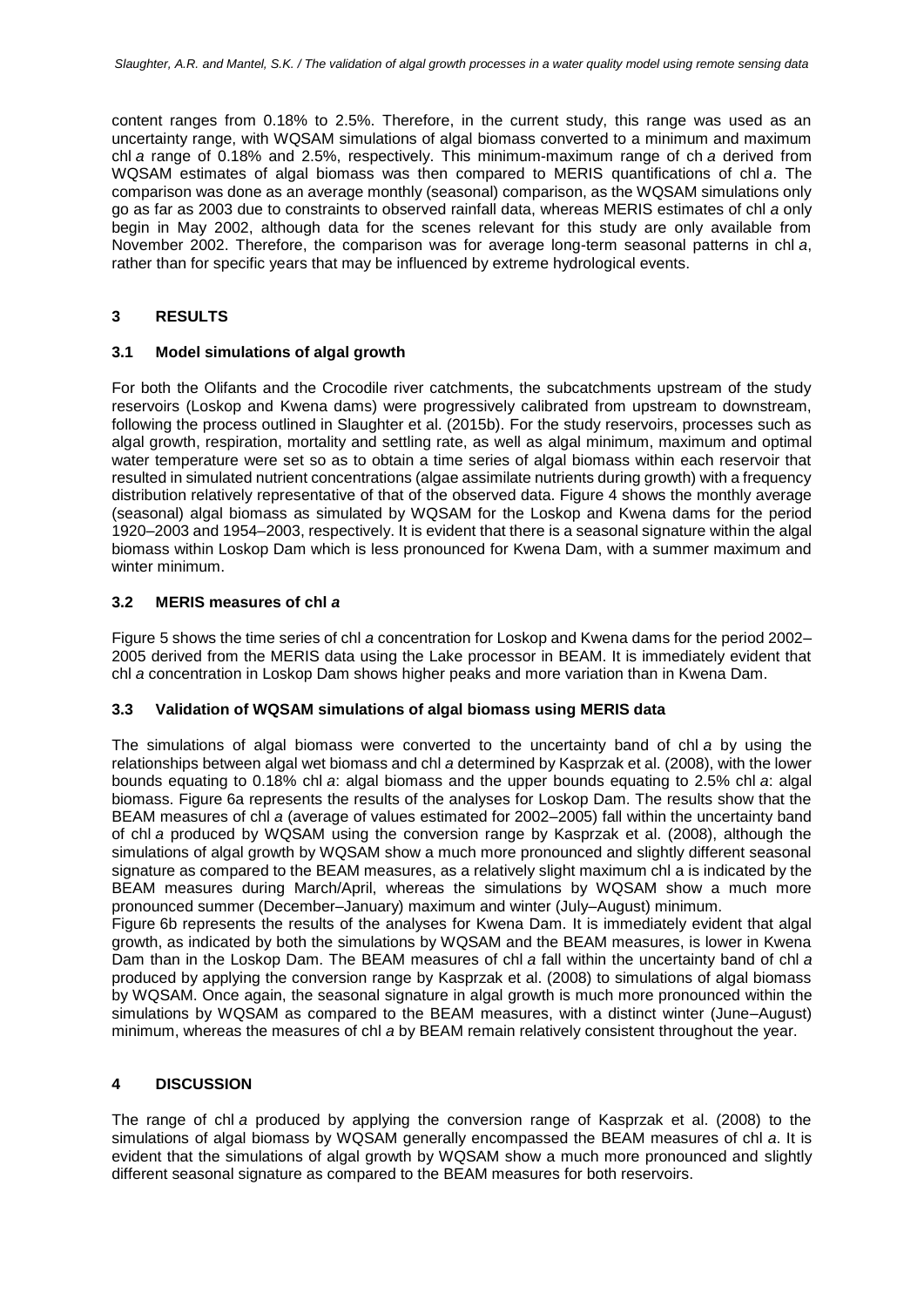

**Figure 4.** Monthly average (seasonal) algae simulation for Loskop Dam on the Olifants River from 1920 to 2003 and for Kwena Dam on the Crocodile River from 1954 to 2003.



**Figure 5** Temporal variation in average chlorophyll a concentration of Loskop and Kwena dams derived from MEdium Resolution Imaging Spectrometer (MERIS) data using the Lakes processor in Basic ERS & Envisat (A) ATSR and MERIS Toolbox (BEAM) for the years 2002–2005.

WQSAM was designed to simulate a limited number of important water quality variables (i.e. salinity and nutrients), represented by a limited number of and simplified water quality processes that explain the majority of water quality variation. This can be described as a 'requisite simplicity' approach (Stirzaker et al., 2010). WQSAM therefore includes a simplified algal growth simulation process that places all possible algal groups (that could be distinguished by size or taxonomy for example in more complex models) into a single category, in which algal related rates such as growth, mortality, respiration and settling, as well as water temperature related rates, are used to drive algal growth dynamics as a single group. In addition, the model does not consider stratification, and reservoirs/lakes are modelled as completely stirred tank reactors (CSTRs) (Chapra, 1997), which additionally avoids certain more complex algal dynamics, such as size related algal settling and blooms associated with reservoir overturn and nutrient upwelling. This 'requisite simplicity' approach is adopted within WQSAM to reduce the complexity, parameter set and observed data required to successfully run the model. In particular, a reduced parameter set is desirable to avoid equifinality in the model (Bevan, 2006).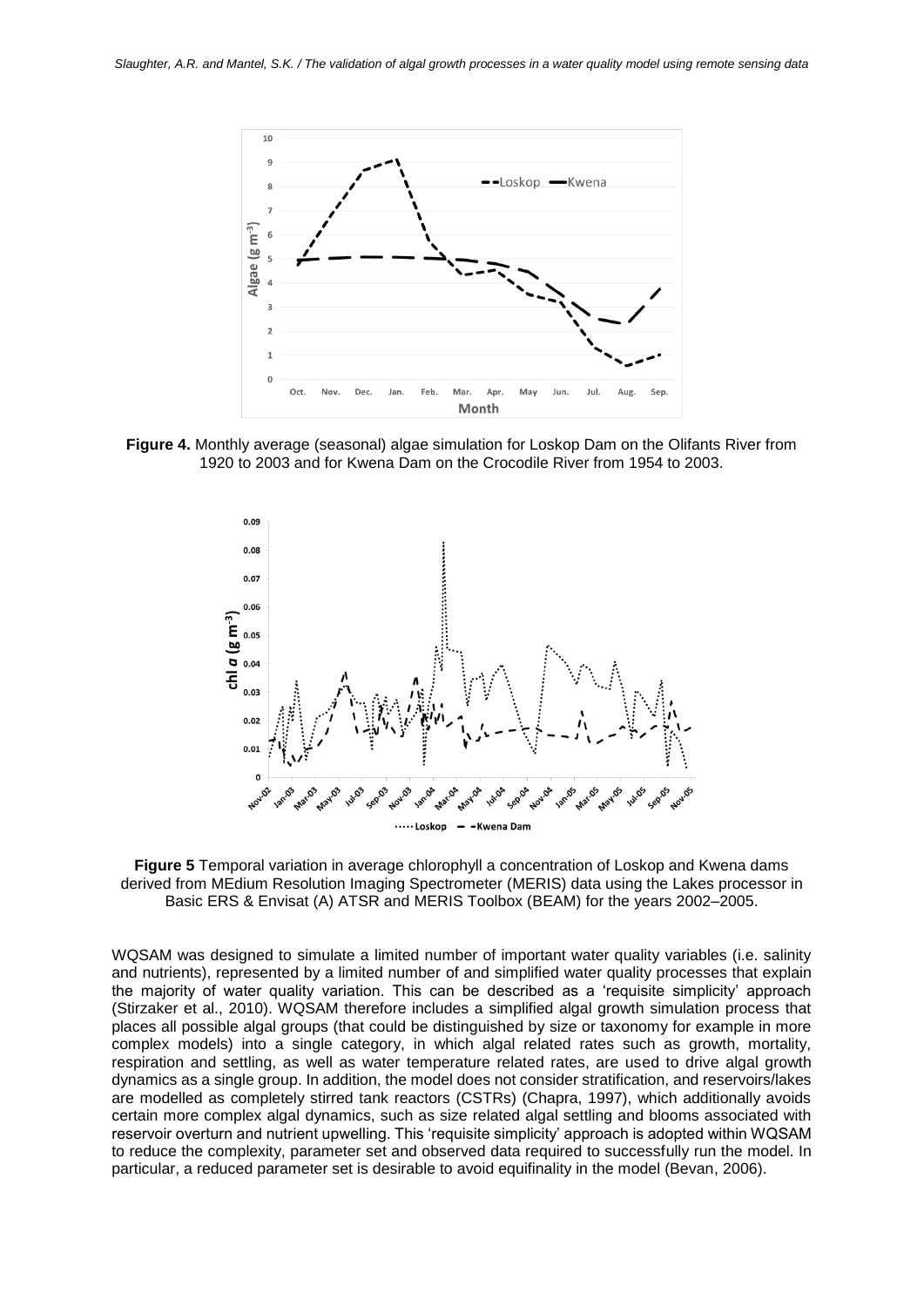

**Figure 6** Seasonal distribution of chlorophyll *a* (chl *a*) within Loskop Dam (a) and Kwena Dam (b). Solid line – average chl *a* for the period 2002–2005 as measured by the Basic ERS & Envisat (A) ATSR and MERIS Toolbox (BEAM) remote sensing technology; grey band - estimates of chl *a* by converting simulations of the seasonal distribution of algal biomass by the Water Quality Systems Assessment Model (WQSAM) for the years 1920–2003 and 1954–2003 for Loskop Dam and Kwena Dam, respectively to estimates of chl *a* concentration using the relationships by Kasprzak et al. (2008), with the lower bounds equating to 0.18% chl *a*: algal biomass and the upper bounds equating to 2.5% chl *a*: algal biomass.

Given the aforementioned approach, it can be argued that WQSAM was never expected to produce accurate simulations of algal growth. However, it is vital that WQSAM produce algal growth simulations that are within the correct range and show the correct seasonal signature as compared to observed data, as this would strengthen the argument that WQSAM is producing accurate simulations of nutrients (the main focus of water quality simulations) due to the broadly correct representation of water quality processes, and not due to equifinality, as this has important ramifications for the application of WQSAM to modelling future scenarios. Therefore, given the overall strategy of requisite simplicity within WQSAM, the uncertainties associated with the relationship between algal wet biomass and chl *a* as given by Kasprzak et al. (2008) and the uncertainties associated with the BEAM measures of chl *a*, it can be argued that the present study achieved an adequate validation of WQSAM measures of algal biomass using the BEAM measures of chl *a* for two reservoirs, the Loskop and Kwena dams, in South Africa. However, the seasonality shown in algal growth appears to be different between the WQSAM simulations of algal biomass and the BEAM measures of chl *a*, with the simulations by WQSAM showing a much more pronounced seasonal and slightly differently timed seasonal signature as compared to the BEAM measures. Within WQSAM, the rate of algal growth is predominantly driven by water temperature, which is in turn driven by air temperature in WQSAM (see Slaughter et al., 2015b). Therefore, the simulations of algal biomass in WQSAM show a strong summer maximum and winter minimum. It has been shown that the method of deriving water temperature in WQSAM: a simple multiple regression driven by air temperature (Rivers-Moore et al., 2008), is not entirely appropriate for deep reservoirs, as stratification is not considered. The results of water temperature simulations for the Loskop and Kwena dam simulations do in fact show that as compared to observed water temperature measures, the simulations are slightly out of step with the observed data by one to two months in regards to the summer maximum and winter minimum, and additionally do not represent certain variability in the observed seasonal water temperature, probably related to the winter reservoir overturn associated with the breakdown of stratification. For this reason, the seasonal variation in algal growth as given by WQSAM may not always be representative of reality, particularly for deeper reservoirs. The stratification of reservoirs has not been included within WQSAM, as the inclusion would greatly increase the complexity, parameter set and observed data requirements of the model.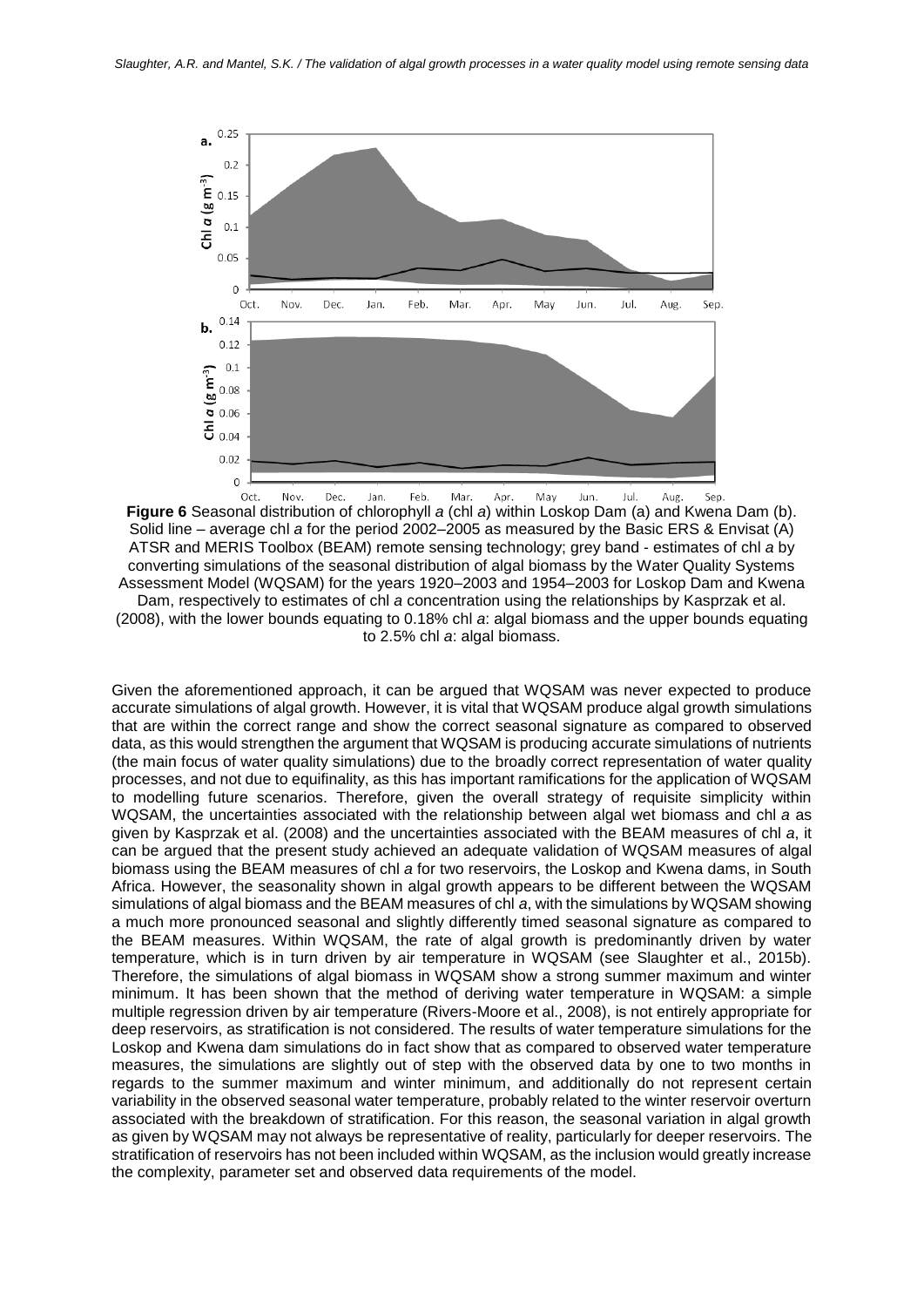In addition, Kasprzak et al. (2008) mentions that the relationship between algal biomass and chl *a* for a particular algal taxonomic group may not always be consistent, as it has been shown that the proportion of chl *a* within algal biomass may change with increases and decreases in the algal biomass, and depends on the trophic status of the lake/impoundment, the season, the taxonomic composition of the algal community and the size frequency distribution of the algal cells (Felip and Catalan, 2000; Kasprzak et al., 2008). In particular, it has been noted that the chl *a* content per unit biomass of algae decreases as algal biomass increases. This phenomenon may explain some of the mismatch in seasonal signatures between the WQSAM produced simulations of algal biomass and BEAM measures of chl a, as shown in Figure 6.

## **5 CONCLUSION**

Although a limited validation of algal growth simulations by WQSAM using remote sensing measures of chl *a* was achieved within the present study, it can be argued that given the uncertainties within WQSAM, which are largely due to the unavoidable requisite simplicity approach taken, the uncertainties within the relationship between algal wet biomass and chl a, as well as the uncertainties within remote sensing measures of chl *a*, the validation results obtained in the present study can be argued to be reasonable. Therefore, WQSAM has achieved simulations of algal growth that are adequate for routine water quality management where nutrients are the focus. A more complex model should be used where an accurate simulation of algal growth dynamics or taxonomic composition is required.

#### **ACKNOWLEDGMENTS**

MERIS Level 1 data was provided by the European Space Agency. The MERIS Lakes processor for eutrophic waters by Doerffer and Schiller (2008) in BEAM version 5.0 is acknowledged for quantifying chl *a* concentration in dams. The Water Research Commission (WRC) is acknowledged for funding this research.

#### **REFERENCES**

Balance, A., Hill, L., Roux, D., Silberbauer, M., Strydom, W., 2001. State of the Rivers Report: Crocodile, Sabie- Sand and Olifants River Systems. Resource Quality Services, DWAF, Pretoria, South Africa (www.csir.co.za/rhp).

Bevan, K., 2006. A manifesto for the equifinality thesis. J. Hydrol. 320, 18–36.

Chapra, S., 1997. Surface water-quality modelling. The McGraw-Hill Companies, Inc.

Cole, T.M., Wells, S.A., 2008. CE-QUAL-W2: A Two-Dimensional, Laterally Averaged, Hydrodynamic and Water Quality Model, Version 3.6. Department of Civil and Environmental Engineering, Portland State University, Portland, Oregon, USA.

Deksissa, T., Meirlaen, J., Ashton, P.J., Vanrolleghem, P.A., 2004. Simplifying dynamic river water quality modelling: A case study of inorganic nitrogen dynamics in the Crocodile River (South Africa). Water Air Soil Poll. 155, 303–320.

De Villiers, S., Mkwelo, S.T., 2009. Has monitoring failed the Olifants River, Mpumalanga? Water SA. 35(5), 671–676.

Doerffer, R., Schiller, H., 2008. MERIS Regional Coastal and Lake Case 2 Water Project - Atmospheric Correction ATBD, GKSS Research Center 21502 Geesthacht Version 1.0 18. May 2008.

Felip, M., Catalan, J., 2000. The relationship between phytoplankton biovolume and chlorophyll in a deep oligotrophic lake: decoupling in their spatial and temporal maxima. J. Plankton Res. 22(1), 91– 105.